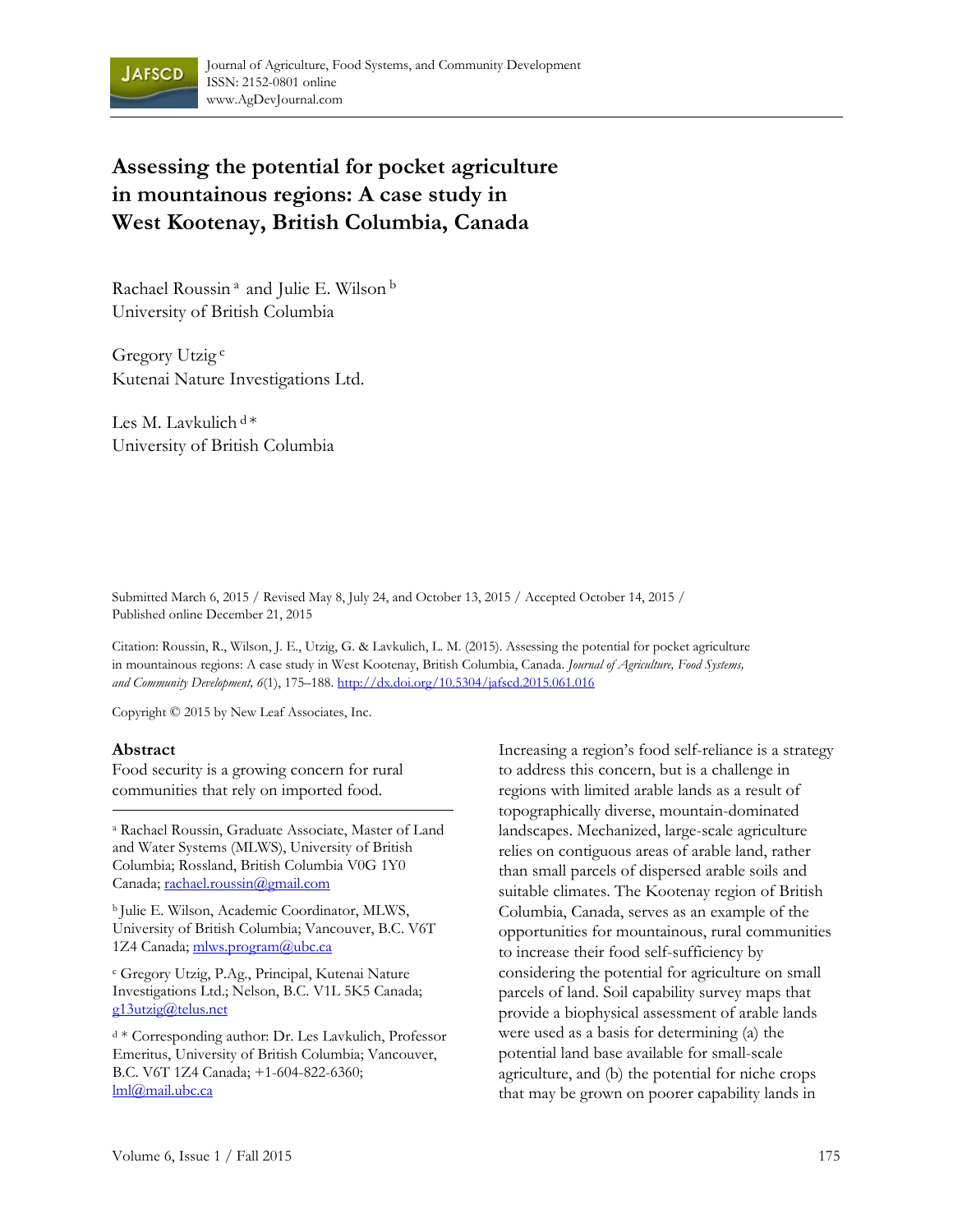the Kootenay region. The soil capability criteria, coupled with farm survey data, were used to measure and quantify the distribution of underutilized farmland in the region. Results indicate that up to 90 percent of land capable of agriculture and 69 percent of high quality farm land protected under the Agricultural Land Reserve is not under production for crops or pasture. Global Climate Model scenarios for 2050 indicate that the region will have a longer growing season, hotter summers, and more frost-free days, which could increase the region's capacity to grow food but might require additional water for irrigation. The assessment suggests that soil surveys based on biophysical attributes can assist mountainous regions in assessing their potential for agriculture.

## **Keywords**

small-scale agriculture, climate change, local food production, pocket agriculture, soil surveys, agricultural capability, food security

## **Introduction**

As recently as the 1950s, much of the food consumed in the West Kootenay region of British Columbia (B.C.) was grown or raised locally, whereas now about 95 percent of food consumed is imported from outside the region (Brynne Consulting, 2011). B.C. currently imports about CA\$2 billion worth of food each year, including most of its fruit and vegetables, and is highly dependent on the state of California (U.S.) for most of this produce (Ostry, 2010; Ostry, Miewald, & Beveridge, 2011). The reliance on food that is sourced from far away has exposed the vulnerability of many communities' food systems to climatic events such as the recent droughts in California (Crawford & Beveridge, 2013; Dai, 2013). The uncertainties that climate change places on reliable food imports have led to the promotion of local agriculture as a suggested policy strategy for B.C. (Ostry et al., 2011).

 There are regions of many countries, including Canada, that have not developed intensive agricultural enterprises, in part due of the lack of large contiguous landscapes with arable soils to facilitate today's technically sophisticated agriculture. The West Kootenay region of southeastern B.C. is an

example of one of these regions. In this region, settlement and industrial development was initiated by resource-extractive industries dominated by forestry and mining (Turnbull, 1988). Although there was limited agriculture to meet the needs of the local citizenry, there was also little incentive or opportunity to develop a viable and sustainable basis for commercial agriculture. The rugged landscapes, the relatively few contiguous areas of productive soils, the large diversity of microclimatic conditions expressed over short distances, and the relative mobility of the work force were factors that negated the establishment of a commercial mechanized agricultural industry. Settlers within the region did establish small parcels of crop production to meet within-season food requirements, and agriculture was established in some larger river valleys.

 Local governments and organizations in the West Kootenay recently have identified the reliance on food imports as a vulnerability to adapting to the impacts of climate change (Columbia Basin Trust, n.d.-a). Producing more food locally has been identified as a resilience strategy and also an economic opportunity, and this has spurred interest and research on local agricultural development in the region (Brynne Consulting, 2011; Columbia Basin Trust, n.d.-a; Steinman, 2011). Climate change may actually have the potential to create agricultural opportunities in the West Kootenay by extending the growing season and expanding the varieties of fruits and vegetables that might be grown.

 Food self-sufficiency can be defined as being able to meet a region's consumption needs (particularly for staple food crops) from its own production rather than by buying or importing (Minot & Pelijor, 2010). The B.C. Ministry of Agriculture and Lands (2006) suggests that to achieve food selfsufficiency from a land-based perspective, about one-half a hectare (0.5 hectare) of farmland is needed to produce the food for one person for one year, given the production technologies available today. Although this is an oversimplified way to evaluate food self-sufficiency, it does provide a land-based measure and could include small parcels, or pockets, of arable land that provide opportunities to increase local food production.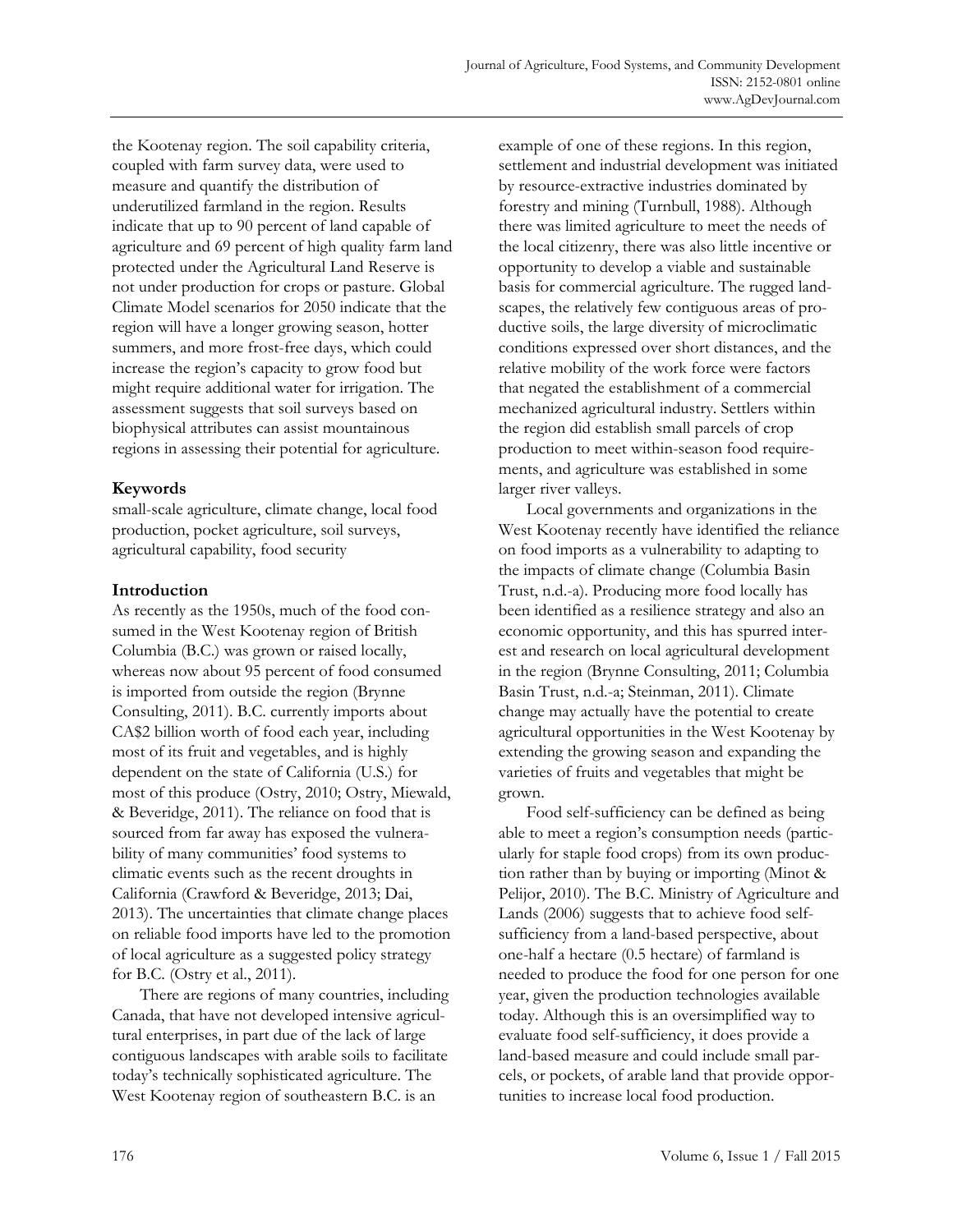It is from a land-based perspective that we have chosen to investigate the agricultural potential of the West Kootenay and its relevance to food self-reliance in the region.

#### *Farmland in the West Kootenay Region*

As a result of British Columbia's mountainous terrain, less than 5 percent of the total provincial land base is considered arable or potentially arable (Green, 2006). Of this, about 600,000 hectares (ha) (1.5 million acres) are in crops and 1.61 million hectares (3.98 million acres) are used for pasture or grazing (B.C. Ministry of Agriculture, 2011). Farms on lot sizes less than 4 hectares or 10 acres are defined as "Small Parcel Agriculture" and make up 29 percent of all B.C. farms (B.C. Ministry of Agriculture, 2011; Statistics Canada, 2011).

 Arable soils in B.C. have been classified on the basis of their capability to support crops, in terms of *Soil Capability for Agriculture* (Runka, 1973). This classification system categorizes soil landscapes into a series of classes from Class 1 to Class 7 (best to least suited for soil-based, mechanized commercial agriculture). Most of the soil landscapes in the best classes (1–4) have been placed within the province's Agricultural Land Reserve (ALR), which was established in 1973 by the government of B.C. to permanently protect valuable agricultural land from being lost (Agricultural Land Commission, 2013; Green, 2006). Certain conditions that limit mechanized agriculture, such as excessive stoniness, topography, or soils with limited waterholding capacity, may result in a Class 5 rating, but may not be significant limitations for particular niche crops, such as tree fruits or grapes in areas which are climatically suitable (B.C. Ministry of Agriculture and Foods, 1983).

 The *Soil Capability for Agriculture* classification does not consider several factors, including the productivity of any specific crop, the distance to market, available transportation, hazards of crop damage due to storms, nor economic viability. The soil capability classification system as developed in B.C. differs from other systems that rate the "suitability" of soil landscapes for agriculture, which are based on crop productivity (Green, 2006). The capability classification system is not restricted to productivity of present crops common in the region; instead, it presents the potential of the range of crops that could be grown, thus serving a more proactive planning process (Green, 2006).

 In the West Kootenay region, the total amount of farmland, including its primary limitations to crop production, are largely unknown. The ALR provides an estimate of the amount of land reserved for agricultural purposes for mechanized agriculture (Classes 1–4), but does not include land (e.g., Class 5 soils) that might be suitable for niche crops or tree fruit production.

 Agriculture in North America, including British Columbia, is dominated by large-scale, highly mechanized management on relatively large and contiguous land holdings. In mountainous regions, large contiguous land areas are usually not available, restricting agricultural activities to small localized areas. This is the situation in the Kootenay region. We introduce the concept of 'pocket agriculture' to identify small parcels of land that can be used for agricultural uses that do not require large holdings or climate regimes that are conducive to a range of crops, but have potential to serve local food needs. As Miller et al. (2013) posit, society should optimize resilience by developing food chains that incorporate risk and complexity, which entails creating local, national, and global systems that better capture change and learning. These scenarios embrace adaptation and opportunities for multiple types of food production, integrating traditional and novel approaches to attain food security.

 Thus, although the West Kootenay region does not contain large tracts of contiguous land for today's mechanized agriculture, the question becomes, *if there is a need and interest in local food production, is there an opportunity to develop pocket agriculture in the region?*

As such this study's three objectives are to:

- 1. Assess the area of arable lands within the West Kootenay region;
- 2. Identify the soil and climate challenges and potential for small-parcel agriculture; and
- 3. Make a preliminary assessment of the effects of climate change on this potential for small-parcel agriculture.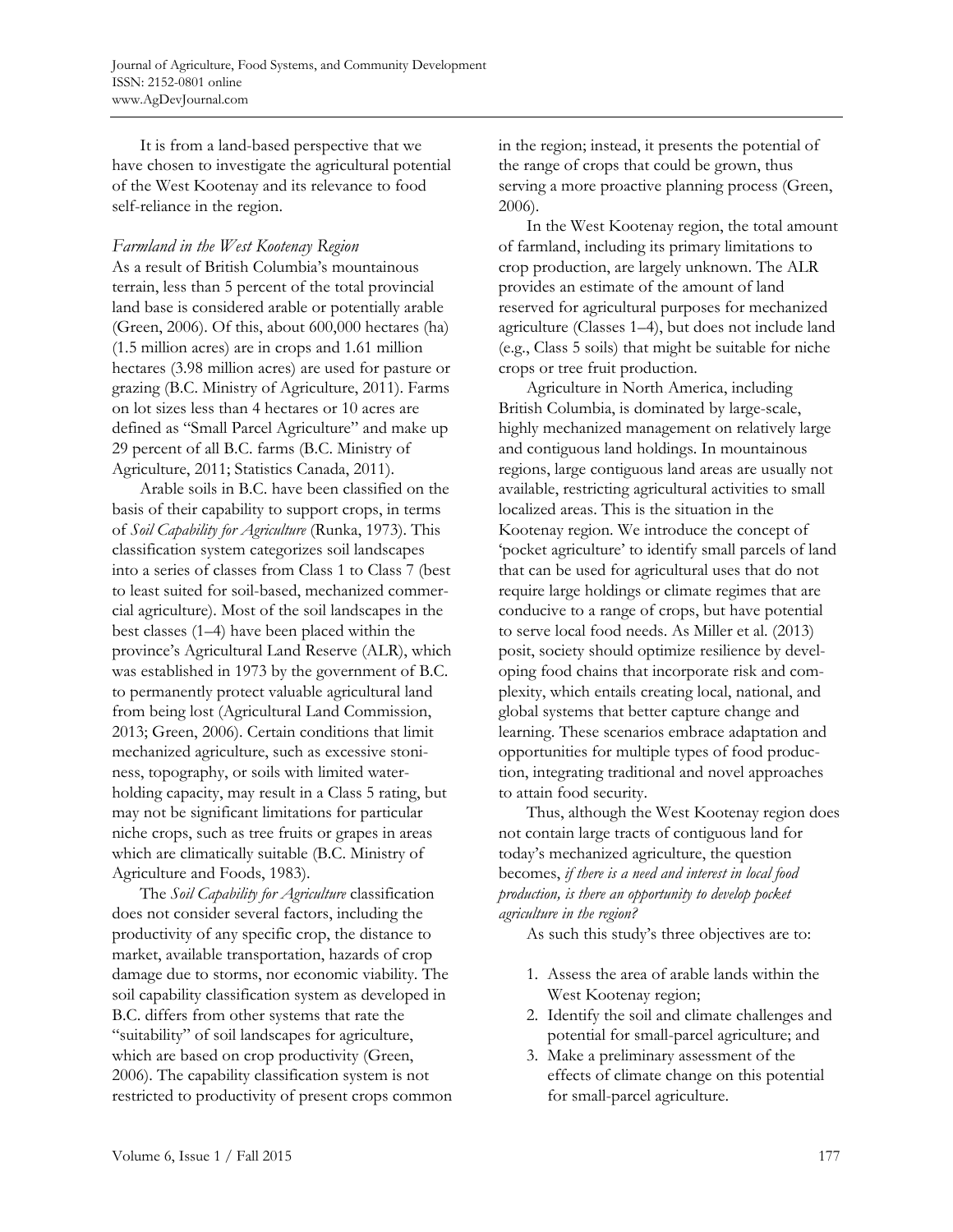# **Methods**

# *Study Area*

# *West Kootenay agricultural land*

The Kootenay region comprises the Kootenay Boundary, Central Kootenay, and East Kootenay districts in the Southern Interior of British Columbia. The West Kootenay study area comprises all areas within the Regional District of Central Kootenay and areas A, B, and C in the Regional District of Kootenay Boundary, for a total of 2,484,575 ha or 6,139,519 acres (Figure 1). The study area includes several urban centers (Trail, Rossland, Nelson, Castlegar, Creston, Salmo, Nakusp, and Kaslo) and, combined with rural areas, is home to approximately 70,000 residents.

# *Soil capability and climate*

The most suitable soils for agriculture (Class 1–4) in the study area are located on fluvial and

lacustrine deposits (Jungen, 1980). Moderate limitations of these soil for agriculture include poor soil drainage on the floodplains, poor soil structure in the lacustrine areas, and low moisture-holding capacity on the sandy terraces. Other areas suitable for arable agriculture include some glaciofluvial terraces, fluvial fans, and glacial till deposits. Limitations of these soils include adverse topography, low soil moisture-holding capacity, stoniness, and a short annual frost-free period. Class 5 soils have more severe limitations and are dispersed throughout the region on moderately sloping glacial till, coarse textured fans, stony glaciofluvial terraces, and some areas that are susceptible to flooding (Jungen, 1980). As mentioned earlier, although the definition of *Soil Capability for Agriculture* (Runka, 1973) includes only Classes 1–4, this study extended the definition of potentially arable soils to include Classes 5 and even 6, in consideration of specialty or niche crops.

Climatic characteristics that affect crop

## Figure 1. Map of the West Kootenay with Regional District Boundaries by Census Area



Note: Map generated in ArcGIS by the authors.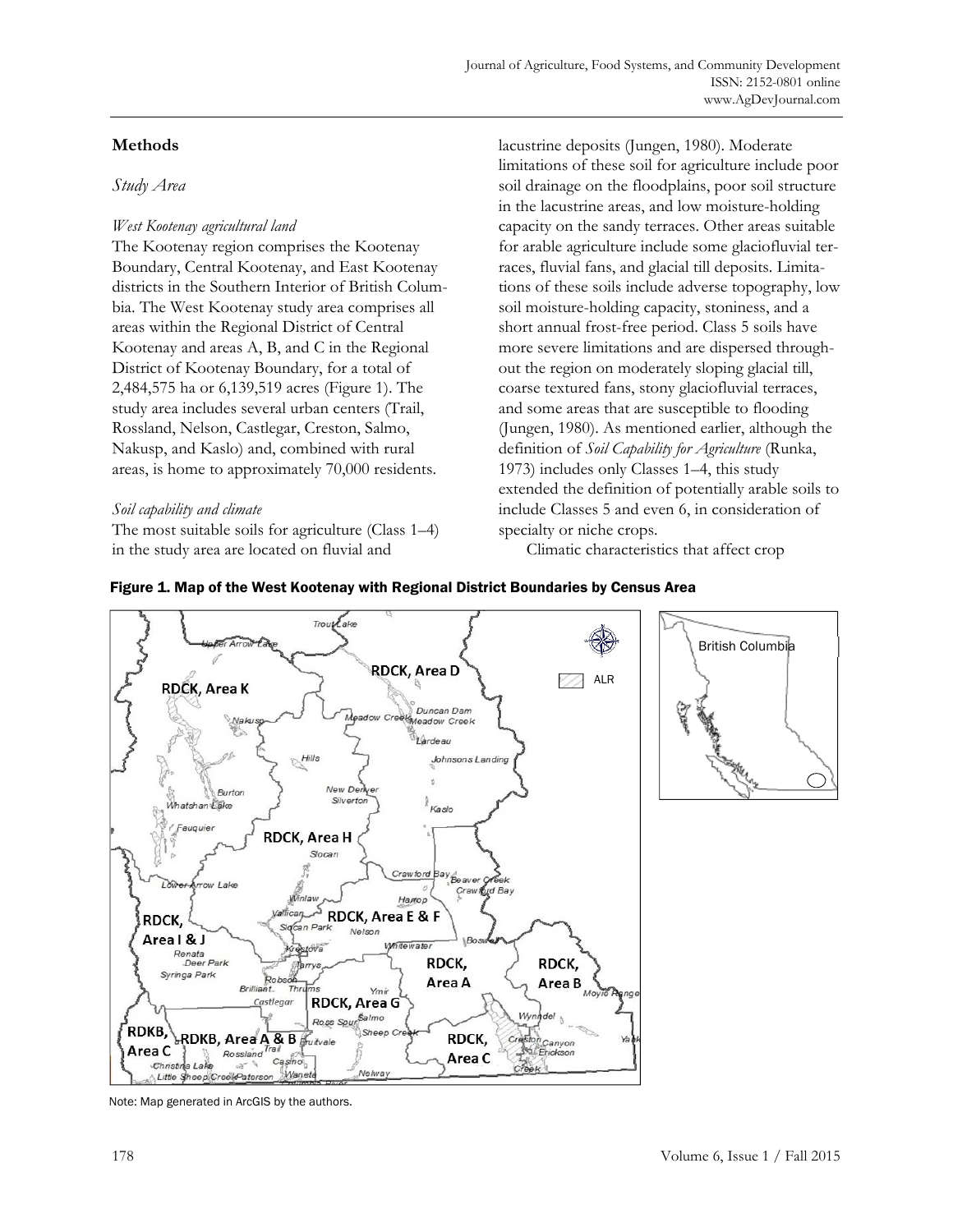production determine the potential agricultural capability of the land. Thus, Class 1 land must be located in an area which has at least a Class 1 climate capability for agriculture rating (Jungen, 1980). Precipitation and growing conditions are influenced by the mountainous topography and, as such, vary considerably throughout the region. Temperature is more consistent than precipitation; microclimates such as rain shadows and frost pockets exist in the region. Long-term records show a historic range of frost-free periods from 130 to 149 days, and greater variability in precipitation, with historic climate moisture deficits ranging from –180 mm to almost –400 mm (–7.09 inches to almost –15.75 inches) (British Columbia Land Inventory, 1981).

## *Analysis*

#### *Farmland data*

This study employed geographic information systems (GIS) to determine the amount of agricultural land in the West Kootenay region. Data sources included 1:125 000 maps of the *Soil Capability for Agriculture* classification (Canada Land Inventory, 1972) and the 1:50 000 agricultural capability GIS maps and data (B.C. Ministry of Environment, n.d.). The boundaries of the ALR were based on GIS files from B.C. Data Distribution Services (2014).

 The study area included areas with digitized soil capability data for a total of 2,035,790 ha (5,030,547 acres), of which 65,750 ha or 162,472 acres (3.2 percent) are within the ALR. Approximately 440,000 ha (1,087,000 acres) were excluded from the analysis due to lack of data in a digitized format; however, these areas contained very little agricultural land.

 This information was analyzed based on the *unimproved* Soil Capability Class ratings, which reflect the soil and climate conditions that existed at the time of the survey, without irrigation (Runka, 1973). Potential improvements that could result in an *improved* rating include drainage, irrigation, diking, stone removal, salinity alleviation, subsoiling, and the addition of fertilizer.

#### *Climate data*

Global Climate Models (GCM) from the Intergovernmental Panel on Climate Change's Fifth Assessment Report (2014) were downscaled (that is, localized) to the West Kootenay region using ClimateBC models for the Pacific Northwest and B.C. region (ClimateBC, desktop version) to project future climate scenarios to 2050. The models calculated seasonal and annual climate variables for specific locations based on latitude, longitude, and elevation. Three GCMs were chosen to represent the broad range of projected climate scenarios for 2050 with the RCP 8.5 scenario. The RCP 8.5 represents a "business-as-usual" scenario, meaning no measures would be taken to mitigate climate change or decrease in greenhouse gas emissions (Table 1).

 Seven localities in the study area were chosen to downscale the climate scenarios. Multiple data points in GIS were taken in a one km (0.62 mile) grid for each location for all Class 1–5 lands over 800 meters (2,625 feet) elevation and were averaged.

#### *Agricultural census data*

Data from the 2011 Canada Agricultural Census were used to estimate the land currently under crop production and in pasture in the West Kootenay region. The "Hectares in Crops" variable was used to quantify the amount of land currently under cultivation for field crops, tree fruits, vegetable, berry, and nut production. The "Farms Reporting" variable was used to show the number of farms growing different crops and the average area or size of farm. These variables do not include Christmas tree plantations, nurseries, sod and

#### Table 1. Global Climate Models Used and Characteristics Analyzed for the West Kootenay Region, B.C.

| Global Climate Model | <b>Characteristics</b> |
|----------------------|------------------------|
| HadGem               | Hot/Dry                |
| GFDL                 | Very hot/Wet           |
| MRI                  | Warm/Moist             |

Models from Intergovernmental Panel on Climate Change, 2014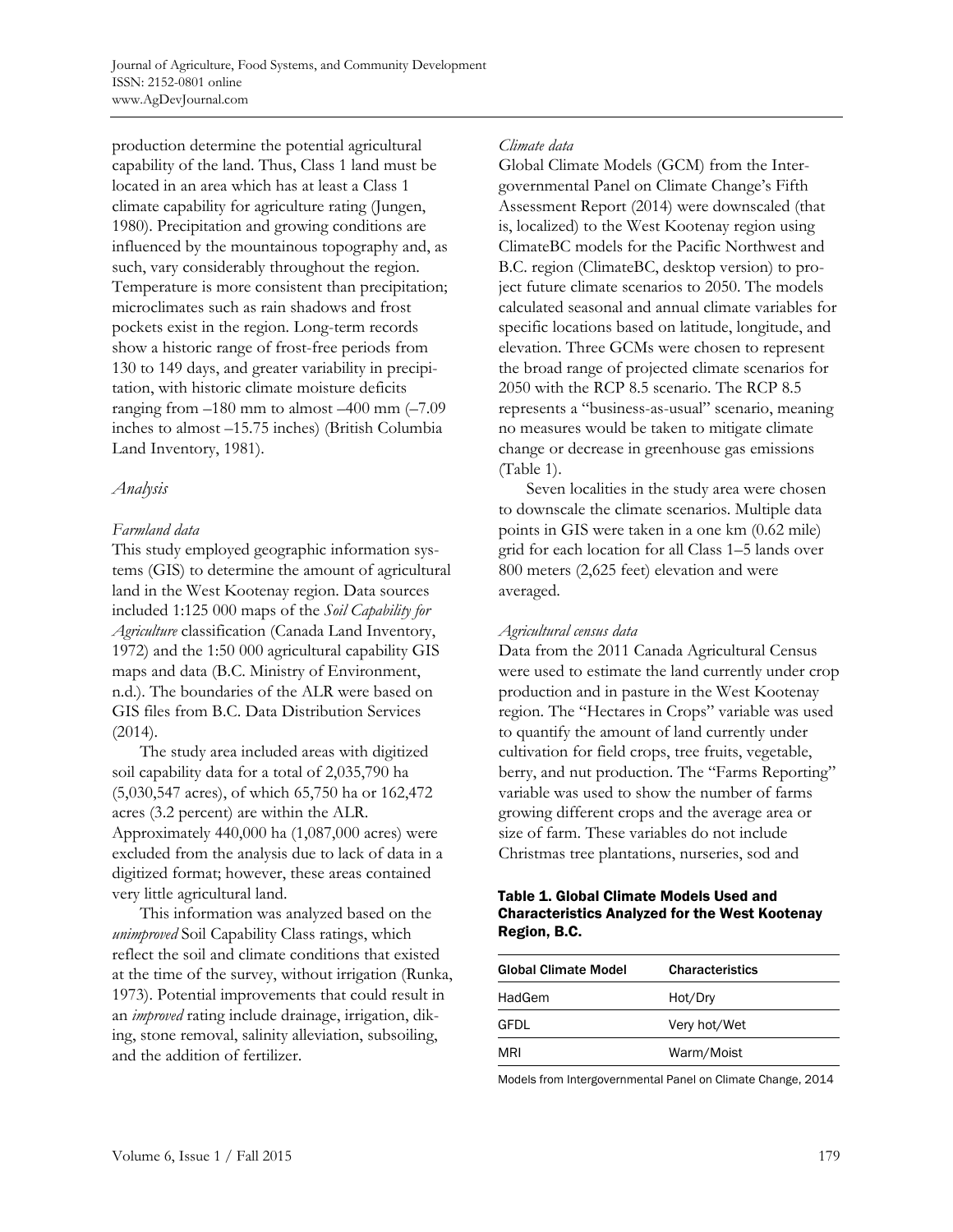mushrooms farms, summer fallow land, herbs, or garlic gardens. The census data only account for farms that report to Statistics Canada and therefore excludes backyard food production. As there is limited published information on suitable crops for the region, this information was augmented by guides and feasibility studies for crop production in other areas of Canada and the United States (Garland, 1990 Otto, 1993; University of Wisconsin-Extension & University of Minnesota, 1992).

## **Results**

The entire Kootenay region (East, Central and Boundary districts) has about 392,550 hectares (970,010 acres) in the ALR, which is approximately 8 percent of B.C.'s total agricultural land in the ALR. Of this total, 17.5 percent is in the West Kootenay region. The mountainous landscape of the West Kootenay limits agriculture, but pockets of arable land with a suitable climate permit the production of field crops, annual vegetables, tree fruits, berries, poultry, beef, and dairy. The area at Creston (Central Kootenay B and C) is the commercial agricultural center of the region, and its major crops are tree fruits, forage, and some grain. The Nakusp area (Central Kootenay Area K) has the most land in the ALR and produces the second highest amount of forage and al-

falfa crops after Creston (Statistics Canada, 2011).

suitable for agriculture (Class 1–5), only 10 percent is under production for crops and pasture, or 31 percent of the ALR (Table 2).

 The land zoned for agriculture (ALR) makes up 3.2 percent of the total study area. The majority of the land in the ALR is high quality, with 42 percent being prime agricultural land (Classes 1–3) and 40 percent being Class 4. Lower capability classes compose very little of the ALR, with Class 5 making up 10 percent and Class 6 and 7 less than 8 percent (Table 3).

 The majority of prime agricultural land in the region (Classes 1–3) is protected within the ALR. Only 6 percent of Class 5 land is protected in the ALR, and a negligible amount of Class 6 and 7 (Table 3).

 Based on the B.C. Ministry of Agriculture's self-sufficiency estimate of approximately 0.5 hectare (1.24 acres) of land required to produce food for one person for one year (2006), 35,000 ha (86,500 acres) would be required for the West Kootenay's current population of 70,000. There is insufficient Class 1–3 land to provide for 70,000 people (Figure 3); however, if Class 4 lands were included, it brings the total area of agricultural land (Class 1–4) to 86,000 ha (212,500 acres). The 66,000 hectares (163,090 acres) in the ALR

## Figure 2. Percent of West Kootenay Study Area (2,035,790 ha or 5,030,550 acres) in Soil Capability Classes 1–7



## *West Kootenay Soil Capability*

*and ALR Summary*  Class 1–4 soils that can support a wide range of crops compose 5 percent of the total study area, while Class 5 soils that support forage, animal pasture, or specialty niche crops compose an additional 6 percent. Thus, about 11 percent of the total study area has some agricultural capability, for a total of 200,000 ha or 494,000 acres (Figure 2). Although agricultural land is limited in the region, in most areas it is underutilized and thus has potential for increased agricultural activity. Of the land classified as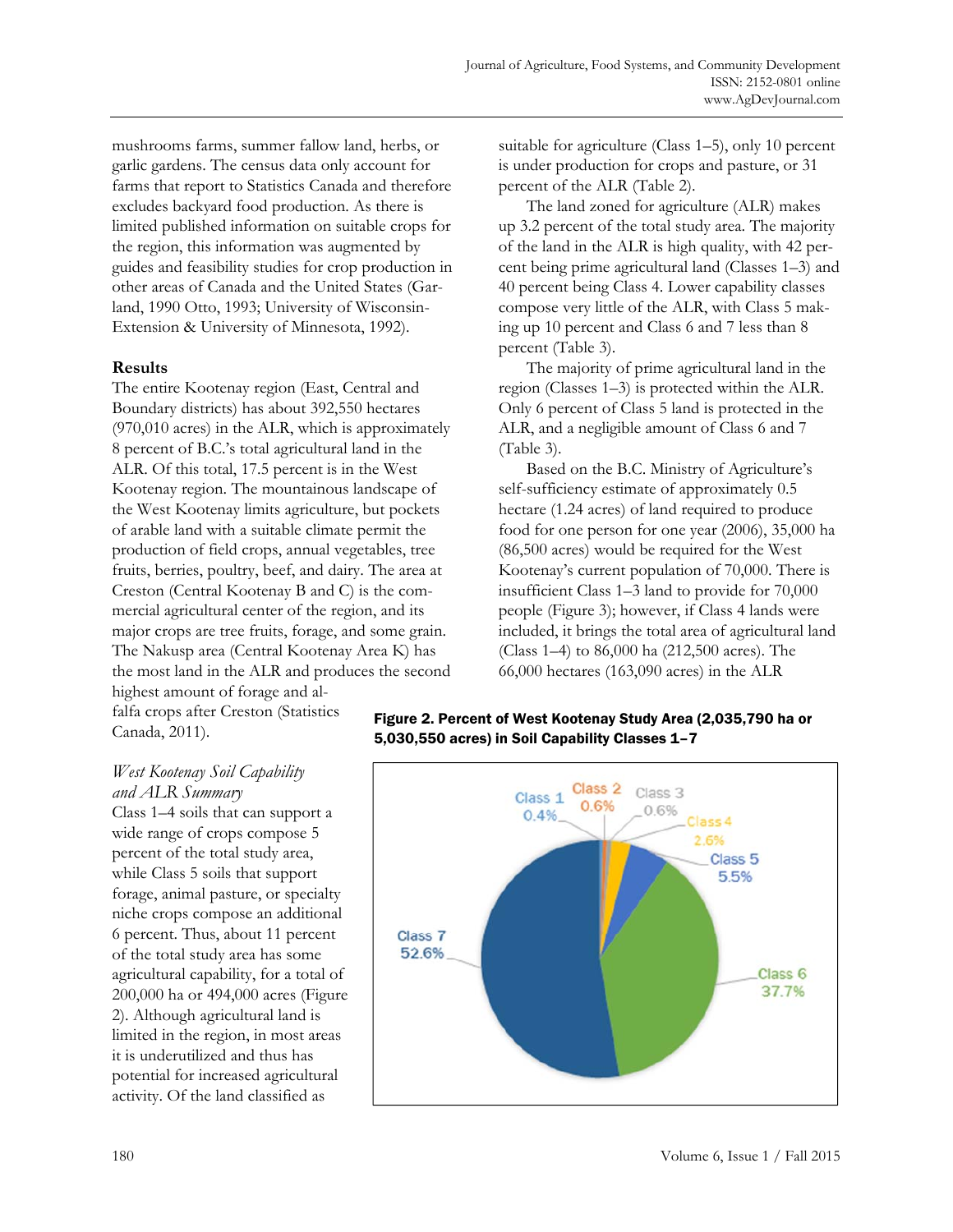| Table 2. Land Used for Agriculture as a Percent of the Agricultural Land |
|--------------------------------------------------------------------------|
| Reserve by Regional District Electoral Area in West Kootenay, B.C.       |

| <b>Regional District Electoral Area</b>                  | Land used for agriculture<br>(ha) (crops and pasture) | Land used for agricul-<br>ture as % of ALR (ha) |  |  |
|----------------------------------------------------------|-------------------------------------------------------|-------------------------------------------------|--|--|
| Central Kootenay A                                       | 218   539                                             | 44%                                             |  |  |
| Central Kootenay B                                       | 5,118   12,647                                        | 69%                                             |  |  |
| Central Kootenay C                                       | 7,858   19,418                                        | 65%                                             |  |  |
| Central Kootenay D                                       | 259   640                                             | 4%                                              |  |  |
| Central Kootenay E & F                                   | 377   932                                             | 34%                                             |  |  |
| Central Kootenay G                                       | 882   2,179                                           | 36%                                             |  |  |
| Central Kootenay H                                       | $1,257$   3,106                                       | 28%                                             |  |  |
| Central Kootenay J & I                                   | 576   1,423                                           | 31%                                             |  |  |
| Central Kootenay K                                       | 2,883   7,124                                         | 13%                                             |  |  |
| Kootenay Boundary B & A                                  | 1,002   2,476                                         | 21%                                             |  |  |
| Kootenay Boundary C                                      | $\star$                                               | $\star$                                         |  |  |
| Total                                                    | 20,430   50,484                                       | 31%                                             |  |  |
| * Agricultural data amalgamated with Kootenay Boundary B |                                                       |                                                 |  |  |

approaches double the required area to feed the current West Kootenay population (Figure 3).

*Limitations for Agriculture*  Moisture-holding capacity, topography, stoniness, and excess water are the main soil and land limitations for mechanized agriculture on ALR land in the West Kootenay.

 Moisture-holding capacity is the primary limitation affecting 35 percent of land in the ALR. Irrigation could decrease this limitation for agricultural use.

#### Figure 3. Land Inventory and Land Use Comparison of the West Kootenay Region



Note: 1 hectare=2.47 acres.

#### Table 3. Total ALR in the Study Area by Capability Class

| <b>Capability Class ALR</b> | Area (hectare   acre) | % of total capability class | % of ALR |
|-----------------------------|-----------------------|-----------------------------|----------|
|                             | 7,000   18,000        | 90.5%                       | 11%      |
| 2                           | 10,994   27,167       | 89.1%                       | 17%      |
| 3                           | $9,551$   23,601      | 76.0%                       | 14%      |
| 4                           | 26,279   64,937       | 49.1%                       | 40%      |
| 5                           | 6,724   16,615        | 5.9%                        | 10%      |
| 6                           | 3,699   9,140         | 0.5%                        | 6%       |
|                             | 1,488   3,677         | 0.1%                        | 2%       |
| Total ALR study area        | 65,737   162,440      | 3.2% (of study area)        | 100%     |

Topography is also a limiting factor, affecting 22 percent of the land in the ALR. This limitation cannot easily be overcome. Excess water and stoniness are limiting factors for about 11 percent of ALR land.

 It is important to note that a Class 5 limitation of moistureholding capacity, topography, or stoniness may not be a significant limitation for the production of tree fruits, grapes, or hops where the climate is suitable (Canada Land Inventory, 1972), and therefore soils with these limitations may have more agricultural potential, especially with more favorable changes in climate.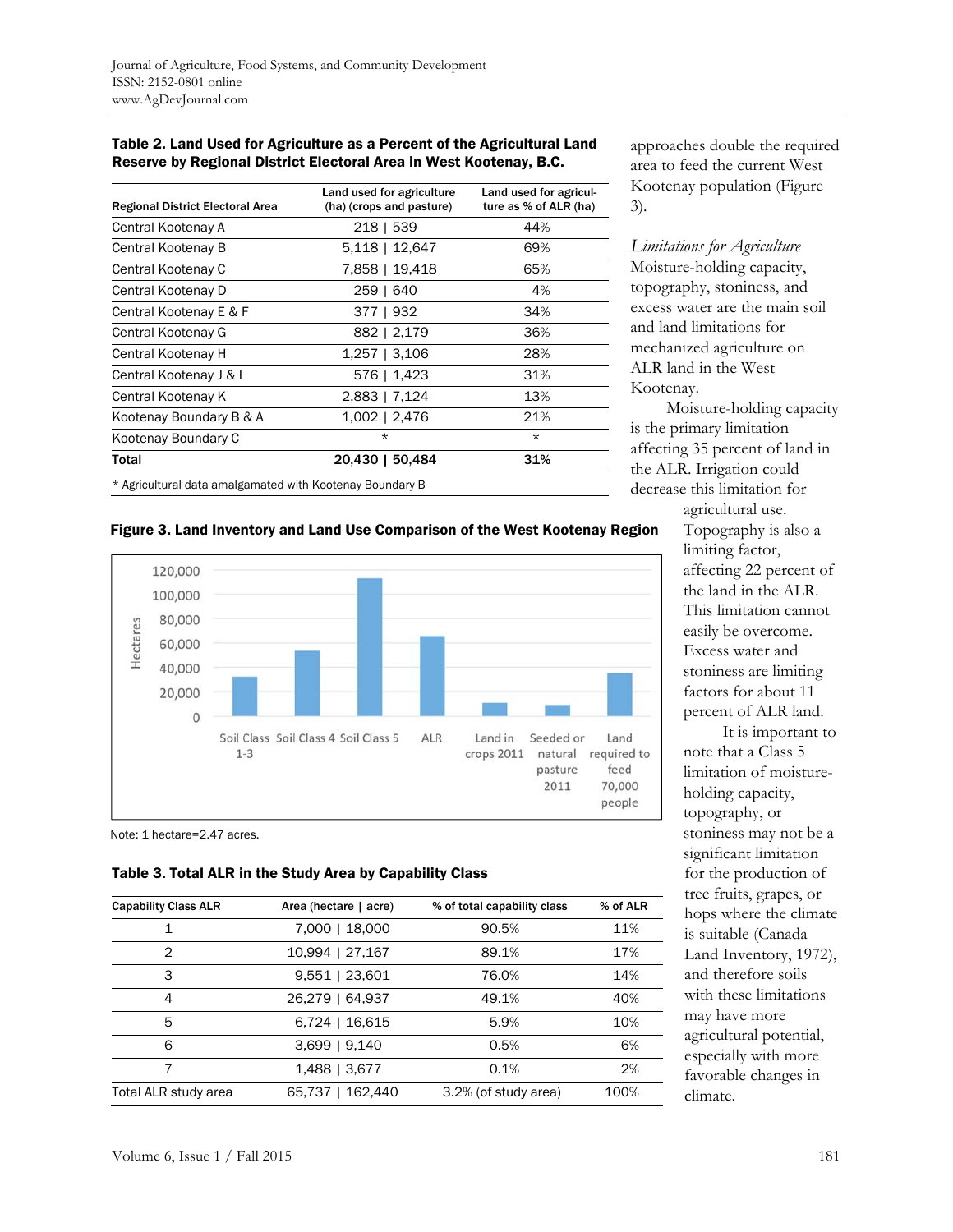# *Regional Distribution of Farmland*

Regional District of Central Kootenay (RDCK) Areas B, C and K have the highest amounts of prime agricultural land (Figure 4) and the most hectares in the ALR. These areas also have the most hectares under agricultural production, demonstrating that farmland is currently being used in these areas (Table 2). Area D, in the northeastern portion of the study area, has the fourth largest area of high quality farmland and ALR but a minimal amount of land under agricultural production, with only 4 percent of land being used for crops or pasture compared to the ALR in this area (Table 2 and Figure 4). Many Regional District Areas have underutilized agricultural land, such as Central Kootenay Area G, which has 2,430 ha (6,005 acres) in the ALR, of which only 36 percent is used for crops and pasture (Table 2).

# N **RDCK, D** RDCK, K RDCK, H Slocar Valley RDCK, E&F **RDCK, I & J** RDCK, A RDCK. RDCK, G RDKB, A & B reston RDKB, C RDCK, C Soil Capability for Agriculture Study Area Agricultural Capability Class 2 Class 4  $1:1,000,000$ Class 1  $20<sup>°</sup>$ **ALR** Class 3 Class 5

#### Figure 4. Distribution of Farmland in the West Kootenay Region, B.C.

#### *Agricultural Crops Grown*

The majority of crops cultivated in the West Kootenay region fall under the category of field crops, which include wheat, barley, sweet corn, corn for silage, potatoes, and forage such as alfalfa (Figure 5) (Statistics Canada, 2011). Of these, alfalfa hay and fodder are the most widely grown. The Creston area (Central Kootenay B and C) has the most hectares in field crops, with 7,190 ha (17,767 acres) and 215 farms reporting, while Central Kootenay Area K has 945 ha (2,335 acres) and 50 farms reporting. The remainder of the region combined has 1,000 ha (2,471 acres) with 128 farms reporting, indicating that the majority of larger scale commercial field crop production is in Creston (Figure 6).

 Total gross farm receipts for 2010 support the crop data that suggest the scale of agricultural

activity in the study area, outside of the Creston area, is dominated by small-scale enterprises with annual farm receipts mostly being less than CA\$50,000.

 The climate is favorable to a range of fruit and vegetable varieties, but it has historically limited the production of some perennial and annual crops that require mild winters, Growing Degree Days (GDD) greater than 2,000, and a Frost Free Period (FFP) greater than 160 days. A total of 262 hectares (647 acres) are in production for fruit, nut, and berry (Figure 5) with Creston reporting the most hectares of tree fruits, with the dominant crop being sweet cherry. Berry production is minimal in the region, with only 16 hectares (40 acres) under cultivation (in blueberry, strawberry and raspberry). Nut production is negligible. A diversity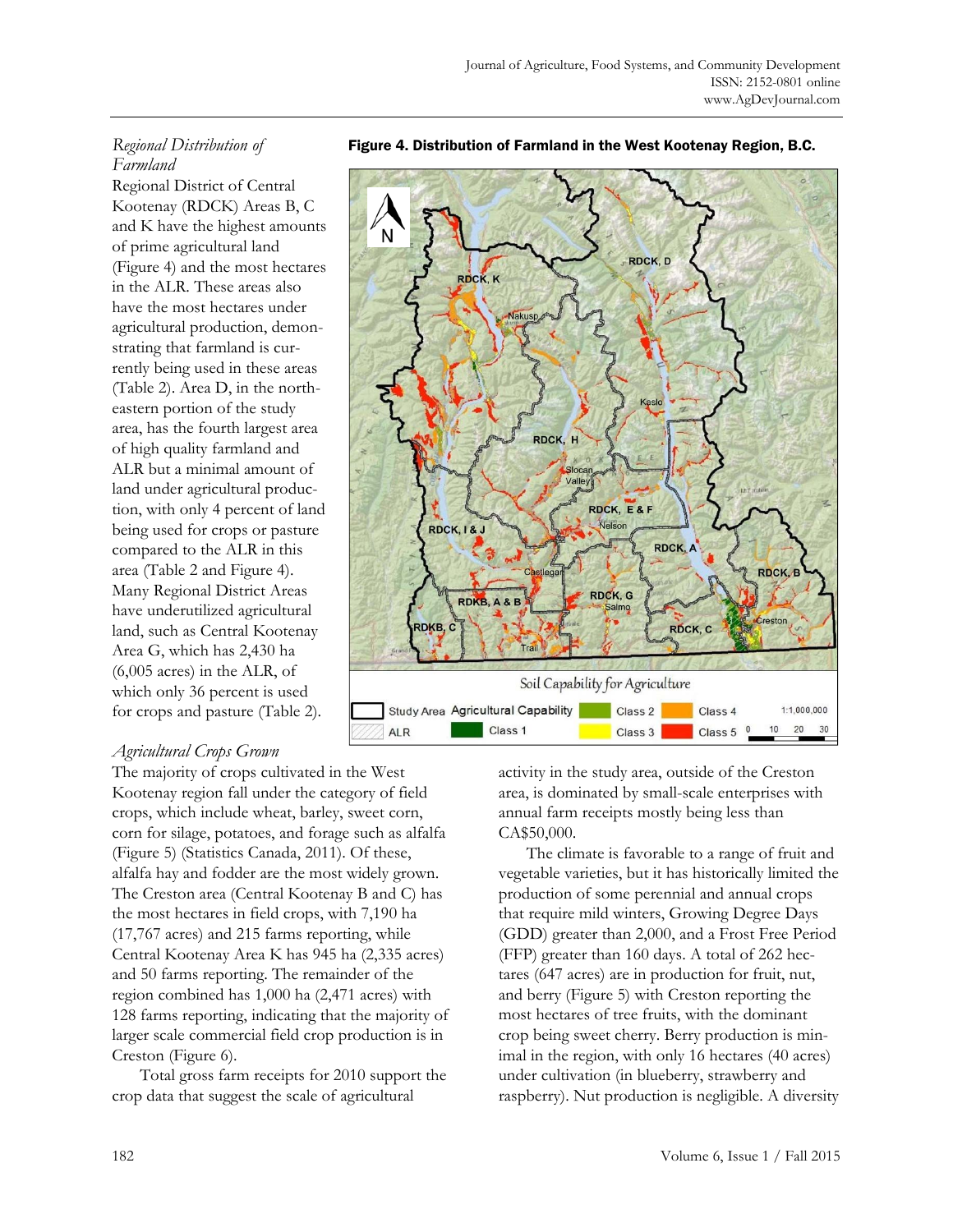





of annual vegetables are grown in the region on a total of 65 ha (161 acres) (Figure 5). The crop data do not represent the full amount of produce being grown in the region as the data is limited to farms that report to Statistics Canada and thus does not include production from backyard gardens.



Climate change projections that simulate climatic scenarios to the year 2050 indicate a substantial increase in the FFP and GDD throughout the West Kootenay region. This could extend the growing season by approximately 30 to 90 days and increase the range of crops that can be grown.

 Climate projections vary throughout the region, with cooler, moister climates projected in the North and some small microclimates in the South (Central Kootenay K, D and G), while warmer and drier climates are projected in the South (Figure 1). All three GCMs suggest an increase in temperature-related variables

by 2050 for the FFP (Figure 7), GDD (Figure 8), and Mean Warmest Month Temperature (MWMT).

 The increase in the projected FFP illustrates the trend, with increases from 17 percent with the MRI GCM and up to 84 percent with the HadGem GCM (Figure 6). The MWMT is projected to

Figure 6. Total Land in Crops (Excluding Pasture) by Regional District Area, 2011 Census Year



increase by up to seven degrees in some areas and mean temperatures for each season show an increase including the winter.

 Summer precipitation and Climate Moisture Deficit (CMD) show more variability among climate scenarios than the projections related to temperature. The MRI and GFDL scenarios suggest an increase in summer precipitation for most areas, and the HadGem model predicts a slight decrease. The CMD and warmer temperature projections suggest that all arable land will likely require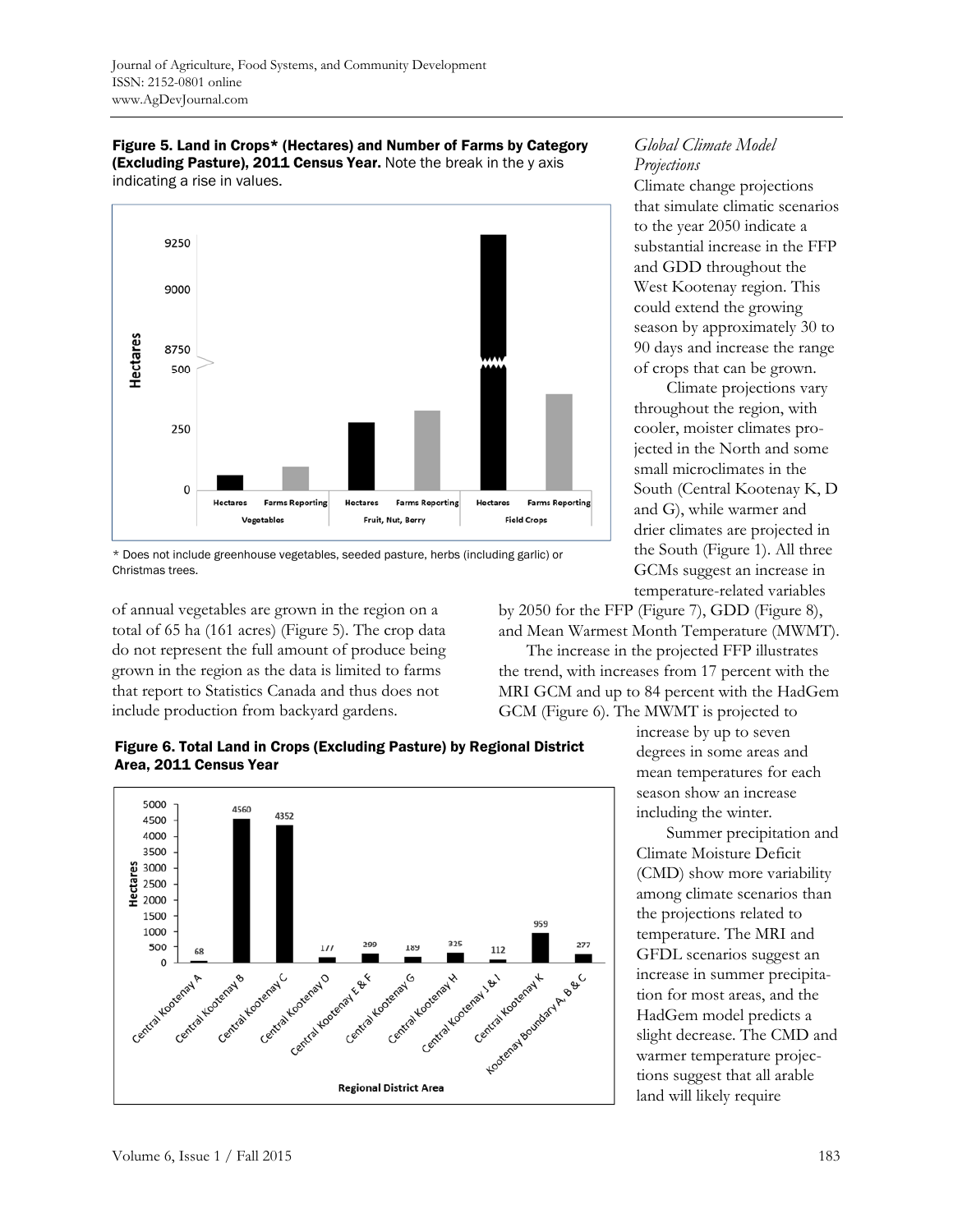

#### Figure 7. Projected Frost-Free Period (Days/Year) for Two Localities in the West Kootenay Region for the Year 2050 (Compared to Historical Climate)





increased irrigation with climate change, especially areas with the highest CMD.

## **Discussion**

The *Soil Capability for Agriculture* classification scheme provides an initial tool to assess the agricultural potential for pocket agriculture in this mountainous region, and suggests that from a biophysical perspective there are opportunities to increase crop production in the West Kootenay. Only 10 percent of capable agricultural land,

Classes 1–5 (or 31 percent of the ALR), is actually used for crops or pasture, meaning that there is high potential to increase agricultural production from a soil capability perspective. Underutilized farmland is distributed in pockets throughout the region, making small-scale agriculture the necessary production system (see Figure 9 for an example). With the concerns about the region's reliance on imported food and the introduction of mechanization for small-scale agriculture (Johansen, Haque, Bell, Thierfelder, & Esdaile, 2012) there appear to be opportunities for local agriculture to satisfy some local consumption needs. For example, the Kootenay Co-op grocery store in the city of Nelson (population 10,000), which specializes in local products and sells over CA\$2 million in produce annually, frequently experiences a supply gap. The store's produce

2013 they could have purchased, each week, an additional 1,000–1,500 lb. of apples, 1,000 lb. of blueberries, 300–400 lb. of broccoli, and 400–600 lb. of melons (Kootenay Co-op produce manager, personal communication, May 2014).

 Three GCM scenarios provide the most accurate climate projections while also demonstrating the range of uncertainty. A longer FFP could extend the season for annual vegetable crops, making it possible to produce more food through the year. Crops that may have historically been limited by

manager stated that in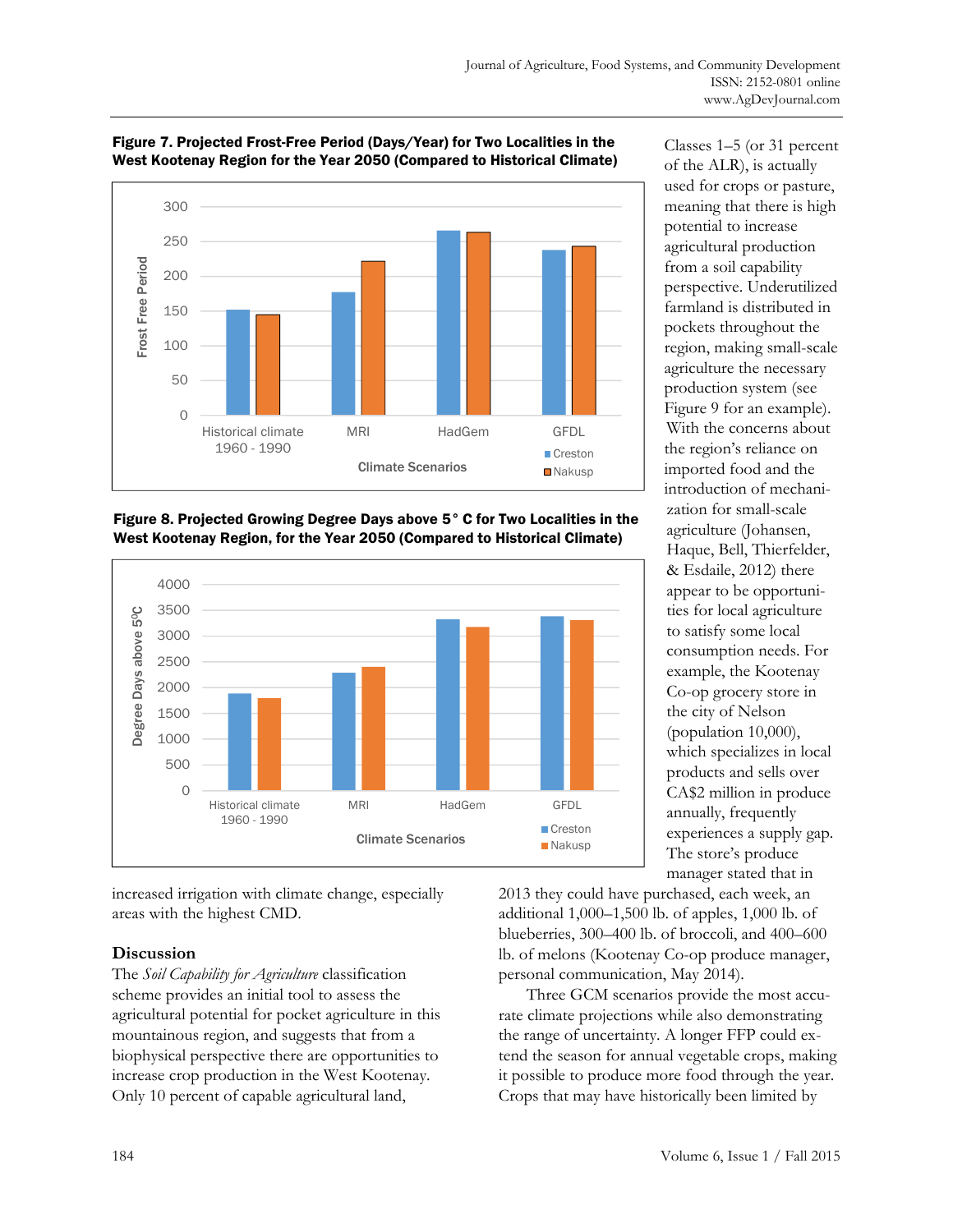Figure 9. Earthy Organics Farm (Kootenay Boundary Area C), an Example of a Mixed Vegetable Farm on Class 4 and 5 Soils That Has Overcome the Limitations of Stoniness and Low Moisture-Holding Capacity



Photo credit: Rachael Roussin, Earthy Organics Farm, Fruitvale, B.C., 2011.

climate but that do well in marginal soils, such as tree fruits or grape, could be suitable for Class 5 soils, which are considered poor quality for mechanized agriculture.

 Challenges exist to increasing food production. The total number of farms in the entire Kootenay region decreased by 9.4 percent between 2001 and 2011, and the area being farmed decreased by 18.6 percent. In addition, the average age of farm operators increased from about 54 to 57 years between 2006 and 2011, indicating that young people are either choosing not to farm or are having difficulty entering the agricultural sector (Columbia Basin Rural Development Institute, 2013). Land access for new entrants has been identified as a barrier to increased agricultural production in the region (North Kootenay Lake Community Services, 2013).

 Climate change also presents potential challenges to local crop production, such as an increase in weeds and pests, drier soils, extreme climate events, and more water needed for irrigation (Columbia Basin Trust, n.d.-b).

Although there appears to be an abundance of fresh water in the region (both surface water and ground water), increasing human activities, population growth, and the projected impacts of climate change are placing pressure on water resources such that municipalities and organizations are collaborating to conserve water use (Columbia Basin Trust, n.d. c). Therefore, given the dependence on irrigation for crop productivity in the region, water requirements for increased agricultural development would need to be investigated further to fully understand the potential of the region.

A central limitation

of this study is the assumption that an increase in local crop production will achieve greater food self-sufficiency for a region. There is a longstanding debate on whether food self-sufficiency is a useful strategy to achieve food security (Minot & Pelijor, 2010). Increasing the food security level and developing a local food system involve a range of socio-economic and infrastructure considerations that are not addressed in this study.

#### **Conclusions**

Although the mountainous regions of British Columbia are not considered to be important agricultural areas due to the small extent of suitable soils for larger-scaled mechanized agriculture, in areas with underutilized farmland such as the West Kootenay, adaptations and adoptions of small-scale agriculture with a potentially more favorable future climate for crops could lead to an increased importance of pocket agriculture to meet local food security concerns and provide opportunities in the agricultural sector.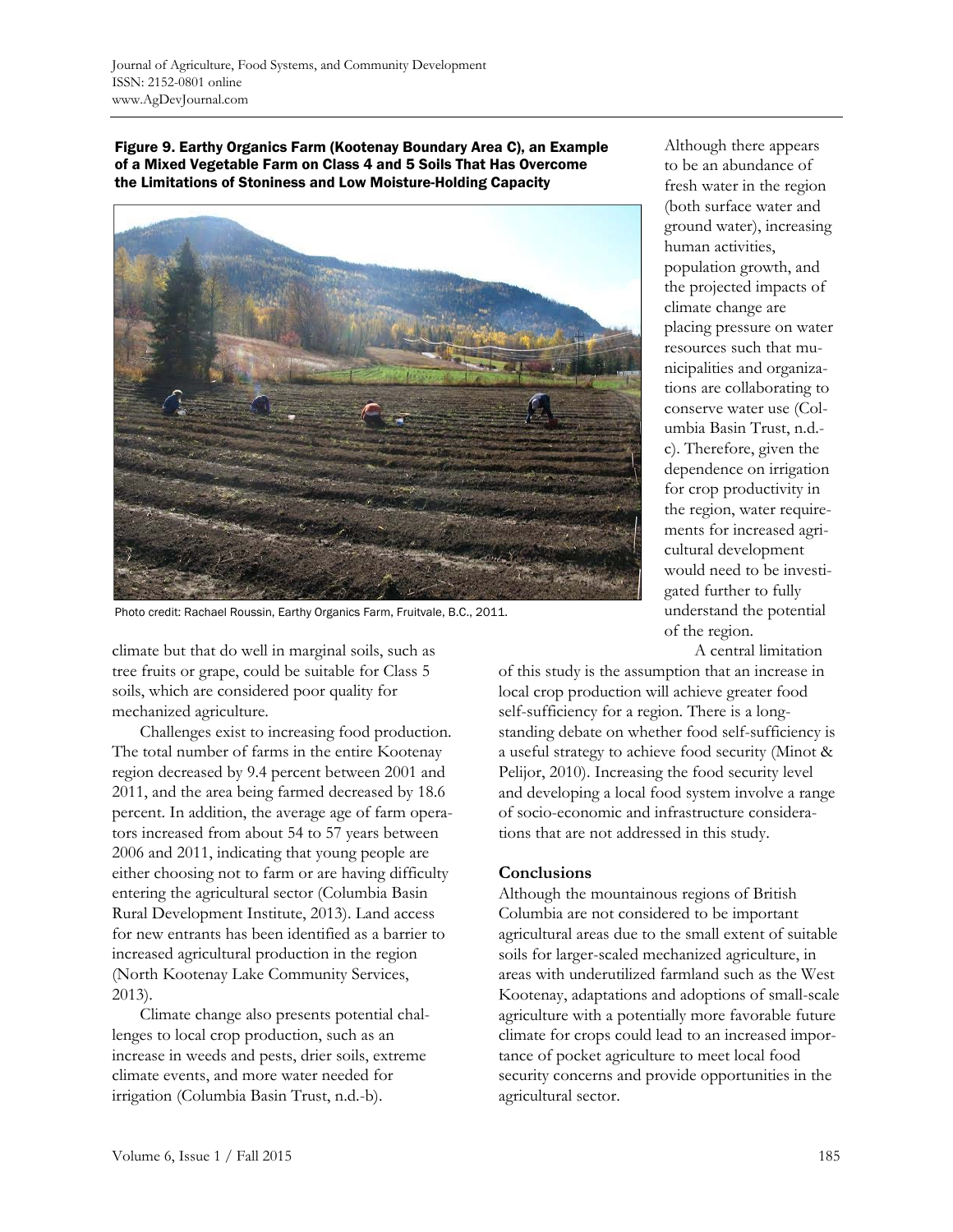The analysis using *Soil Capability for Agriculture* classifications revealed that there are substantial areas for expansion of agriculture in the West Kootenay region. The ALR protects 66,000 ha (163,090 acres) of the most valuable land for agriculture in the West Kootenay, with enough land to feed almost double the current population (based on the assumption that .5 ha or 1.24 acres is required per capita, per the usual British Columbian's diet). The region's capacity to feed itself is actually much greater, as there is a total of 86,000 ha (212,510 acres) of Class 1–4 lands that can support a wide range of crops, and 113,000 ha (279,229 acres) of Class 5 lands that are suitable for forage, animal pasture, and specialty niche crops. Only 10 percent of capable agricultural land (31 percent of the ALR) is actually used for crops or pastures; thus, using land quality as an indicator of agricultural potential, the West Kootenay is well situated to grow more food.

 Climate change also presents potential opportunities to expand the range of crops that can be grown, extend the length of the growing season for annual vegetable crops, and make use of poorer quality lands for specialty niche crops, such as tree fruits and grapes whose cultivation has historically been limited by climate.

 The results suggest that there is potential from a biophysical perspective to increase mixed smallscale agriculture in the West Kootenay region. The approach developed in this study could be adapted to many mountainous regions as a means to assess potential to increase local food production, especially for the more labor-intensive agricultural practices and the growing of fresh produce for local communities. We recognize that other issues, including socio-economic factors such as land access and the economic viability of small-scale farming, offer challenges to increasing the amount of land used for agricultural purposes, and that crop production does not necessarily equate to a regional food system nor confer food self-reliance or security. These issues are complex. The results of this study suggest that soil biophysical information, coupled with climate data and projections, can provide objective information on the agricultural potential of a region which then can be used by communities and governments as the initial step in

understanding the crop production potential for increased regional food self-reliance.

#### **References**

- Agricultural Land Commission. (2013). *Agriculture capability & the ALR fact sheet.* Burnaby, British Columbia (B.C.), Canada: Provincial Agricultural [Land Commission. Retrieved from http://www.alc.](http://www.alc.gov.bc.ca/assets/alc/assets/library/agricultural-capability/agriculture_capability__the_alr_fact_sheet_2013.pdf)  gov.bc.ca/assets/alc/assets/library/agriculturalcapability/agriculture\_capability\_\_the\_alr\_fact\_she et\_2013.pdf
- British Columbia [B.C.] Data Distribution Services. (2014). Agricultural Land Reserve boundaries [GIS data]. Victoria, B.C., Canada: DataBC. Retrieved from http://www.data.gov.bc.ca/dbc/geographic/
- B.C. Land Inventory. (1981). *Climatic capability classification for agriculture in British Columbia* [APD Technical Paper 4]*.* Victoria, B.C., Canada: B.C. Ministry of Environment. Retrieved from [http://www.alc.gov.bc.ca/assets/alc/assets/library](http://www.alc.gov.bc.ca/assets/alc/assets/library/agricultural-capability/climatic_capability_for_agriculture_in_bc_1981.pdf) /agricultural-capability/climatic\_capability\_for\_ agriculture\_in\_bc\_1981.pdf
- B.C. Ministry of Agriculture. (2011). *2011 Census of Agriculture: British Columbia highlights.* Victoria, B.C., Canada: B.C. Ministry of Agriculture.
- B.C. Ministry of Agriculture and Lands. (2006). *B.C.'s food self reliance: Can B.C's. farmers feed our growing population*? Victoria, B.C., Canada: B.C. Ministry of Agriculture. Retrieved from http://www2.gov. bc.ca/assets/gov/farming-natural-resources-and[industry/agriculture-and-seafood/agricultural-land](http://www2.gov.bc.ca/assets/gov/farming-natural-resources-and-industry/agriculture-and-seafood/agricultural-land-and-environment/strengthening-farming/800-series/820105-1_bcfoodselfreliance_report.pdf)and-environment/strengthening-farming/800 series/820105-1\_bcfoodselfreliance\_report.pdf
- B.C. Ministry of Agriculture and Food. (1983). *Land capability classification for agriculture in British Columbia.*  Kelowna, B.C., Canada: B.C. Ministry of Agriculture and Food. Retrieved from [http://www.env.gov.bc.ca/wld/documents/](http://www.env.gov.bc.ca/wld/documents/techpub/moe1/moem1.pdf)  techpub/moe1/moem1.pdf
- B.C. Ministry of Environment. (n.d.). *Soil GIS Data, Agricultural Capability, 1:50,000*. Retrieved December [2015 from http://www.env.gov.bc.ca/terrain/](http://www.env.gov.bc.ca/terrain/terrain_files/standards.html) terrain\_files/standards.html
- Brynne Consulting . (2011). *Regional district of Central Kootenay agriculture plan*. Nelson, B.C.: Regional District of Central Kootenay. Retrieved from [http://www.rdck.ca/assets/Services/Land~Use~a](http://www.rdck.ca/assets/Services/Land~Use~and~Planning/Documents/AG-Plan.pdf) nd~Planning/Documents/AG-Plan.pdf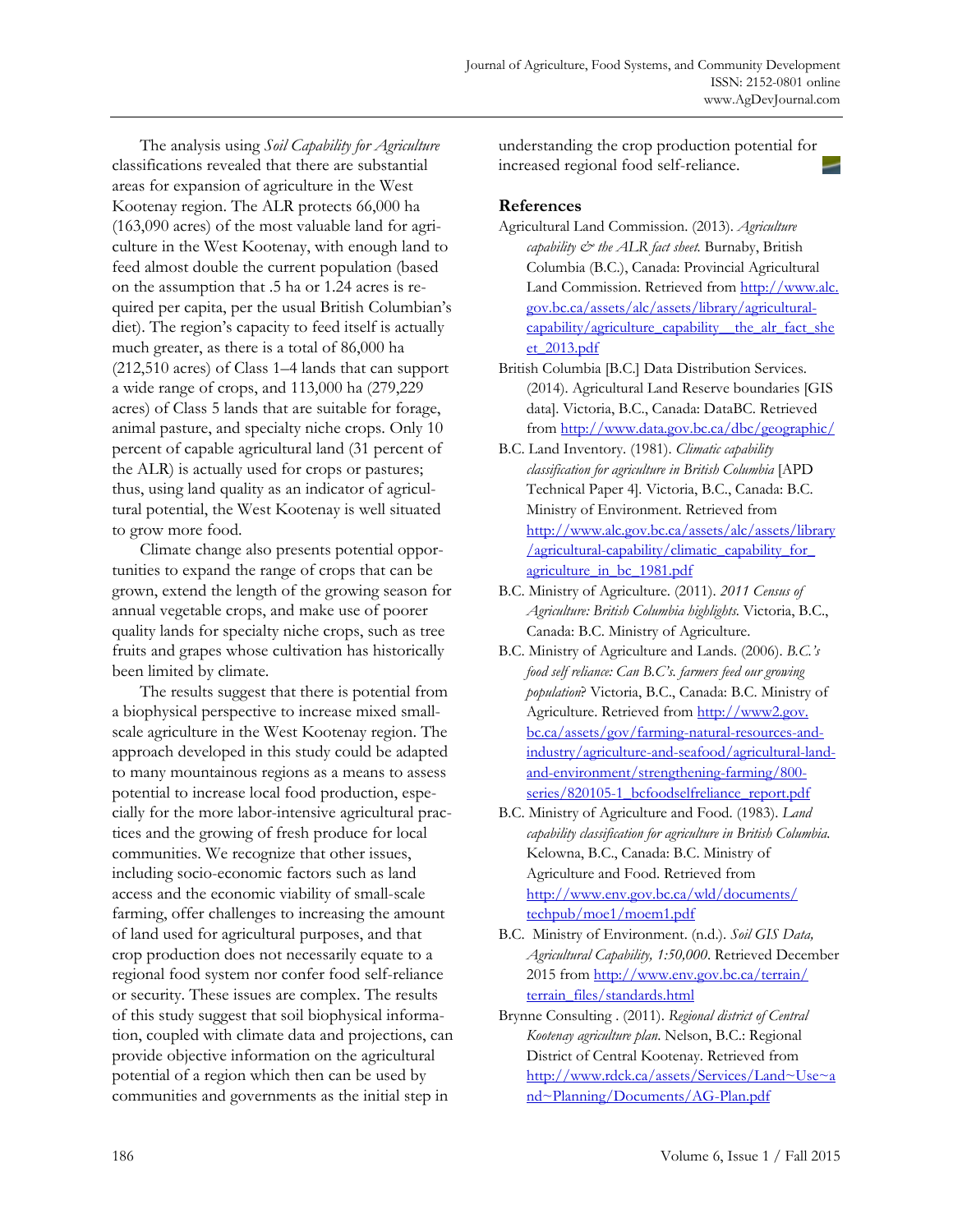Canada Land Inventory. (1972). *Soil capability classification for agriculture* (Report No. 2). Ottawa, Ontario, Canada: Department of the Environment.

- ClimateBC, desktop version [Computer software]. Vancouver, B.C., Canada: University of Columbia. [Retrieved May 2014, from http://cfcg.forestry.](http://cfcg.forestry.ubc.ca/projects/climate-data/climatebcwna/) ubc.ca/projects/climate-data/climatebcwna/
- Columbia Basin Rural Development Institute. (2013). *2013 State of the Basin Long Report.* Castlegar, B.C., Canada: Columbia Basin Rural Development Institute. Retrieved from

http://www.cbrdi.ca/state-of-the-basin/

Columbia Basin Trust. (n.d.-a). Phase 1 and 2 community action plans. Retrieved July 2014 from [http://adaptationresourcekit.squarespace.com/](http://adaptationresourcekit.squarespace.com/community-action-plans/) community-action-plans/

Columbia Basin Trust. (n.d.-b). 5. Agriculture and food security. Retrieved June 2015 from [http://adaptationresourcekit.squarespace.com/](http://adaptationresourcekit.squarespace.com/food-security-and-agriculture/) food-security-and-agriculture/

Columbia Basin Trust. (n.d.-c). *Water in the Columbia Basin* [Brochure]*.* Castlegar, B.C., Canada: Columbia Basin Trust. Retrieved July 2014, from [http://cbt.org/uploads/pdf/CBT\\_Water\\_](http://cbt.org/uploads/pdf/CBT_Water_Brochure.pdf)  Brochure.pdf

Crawford, E., & Beveridge, R. (2013). *Strengthening BC's agriculture sector in the face of climate change*. Victoria, B.C., Canada: Pacific Institute for Climate [Solutions. Retrieved from http://pics.uvic.ca/sites/](http://pics.uvic.ca/sites/default/files/uploads/publications/StrengtheningBC%27s AgricultureSector_0.pdf) default/files/uploads/publications/Strengthening BC%27s Agriculture Sector\_0.pdf

Dai, A. (2013). Increasing drought under global warming in observations and models. *Nature Climate Change*, *3*, 52–58. http://dx.doi.org/10.1038/nclimate1811

Garland, M. R. (1990). *UBC guide to gardening in British Columbia*. Vancouver, B.C., Canada: University of British Columbia.

Green, R. (2006). *Case studies of Agricultural Land Commission decisions: The need for inquiry and reform*. Victoria, B.C., Canada: University of Victoria. Retrieved from http://www.elc.uvic.ca/docu [ments/ALR%20Final%20Report%20%28FINAL-](http://www.elc.uvic.ca/documents/ALR%20Final%20Report%20%28FINAL-2%29.pdf)2%29.pdf

Intergovernmental Panel on Climate Change. (2014). Summary for policymakers*.* In T. F. Stocker, D. Qin, G.-K. Plattner, M. Tignor, S. K. Allen, J. Boschung, A. Nauels, Y. Xia, V. Bex, & P. M.

Midgley (Eds.), *Climate change 2013: The physical science basis. Contribution of Working Group I to the Fifth Assessment Report of the Intergovernmental Panel on Climate Change.* (pp. 1-30) Cambridge, United Kingdom: Cambridge University Press. [http://dx.doi.org/10.1017/CBO9781107415324.](http://dx.doi.org/10.1017/CBO9781107415324.004)  004

Johansen, C., Haque, M. E., Bell, R. W., Thierfelder, C., & Esdaile, R. J. (2012). Conservation agriculture for small holder rainfed farming: Opportunities and constraints of new mechanized seeding systems. *Field Crops Research*, *132*, 18–32.

http://dx.doi.org/10.1016/j.fcr.2011.11.026

Jungen, J. R. (1980). *Soil resources of the Nelson map area*  [RAB Bulletin 20]. Kelowna, B.C., Canada: B.C. Ministry of Environment. Retrieved from http://www.env.gov.bc.ca/esd/distdata/ [ecosystems/Soils\\_Reports/bc28\\_report.pdf](http://www.env.gov.bc.ca/esd/distdata/ecosystems/Soils_Reports/bc28_report.pdf) 

Miller, M., Anderson, M., Francis, C. A., Kruger, C., Barford, C., Park, J., & McCown, B. H. (2013). Critical research needs for successful food systems adaptation to climate change. *Journal of Agriculture, Food Systems, and Community Development*, *3*(4), 161– 175.

http://dx.doi.org/10.5304/jafscd.2013.034.016

Minot, N., & Pelijor, N. (2010). *Food security and food self sufficiency in Bhutan.* Washington, D.C.: International Food Policy Research Institute. https://www.ifpri.org/publication/food-securityand-food-self-sufficiency-bhutan

North Kootenay Lake Community Services Society. (2013). *Crown Land Project and Farmers to Farms — The West Kootenay Farmer Land Bank database*. [Retrieved June 2014 from https://web.archive.org/](https://web.archive.org/web/20140722034809/http://nklcss.org/food.php)  web/20140722034809/http://nklcss.org/food.php

Ostry, A. (2010). *Food for thought: The issues and challenges of food security.* Vancouver, B.C., Canada: Provincial Health Services Authority. Retrieved from [http://www.phsa.ca/Documents/foodforthought\\_](http://www.phsa.ca/Documents/foodforthought_issueschallengesoffoodsecurity.pdf) issueschallengesoffoodsecurity.pdf

- Ostry, A., Miewald, C., & Beveridge, R. (2011). *Climate change and food security in British Columbia.* Victoria, B.C., Canada: Pacific Institute for Climate Solutions. Retrieved from http://pics.uvic.ca/ [sites/default/files/uploads/publications/Food%20](http://pics.uvic.ca/sites/default/files/uploads/publications/Food%20Security_2011.pdf) Security 2011.pdf
- Otto, S. (1993). *The backyard orchardist: A complete guide to growing fruit trees in the home garden*. Maple City, Michigan: OttoGraphics.